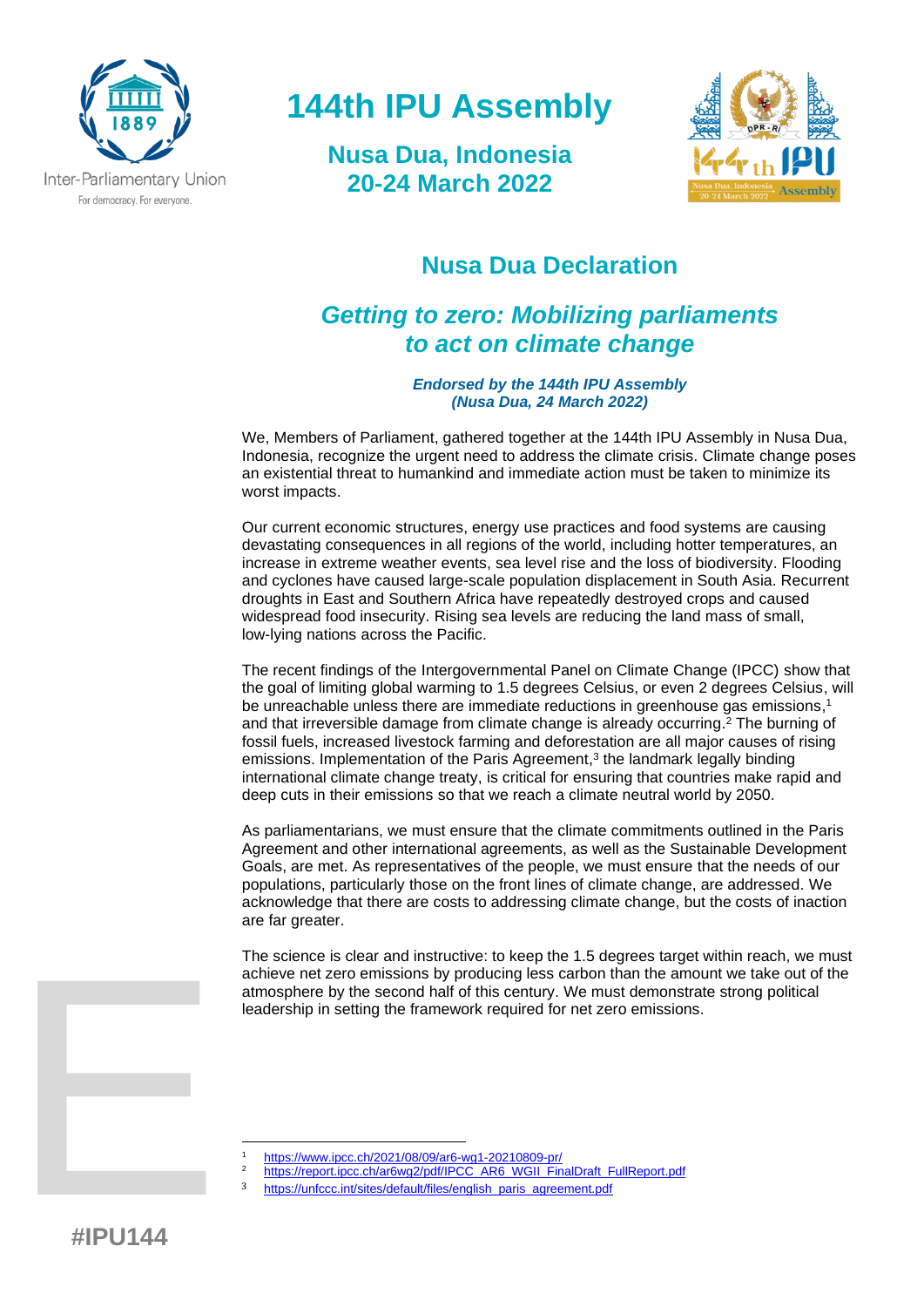Inadequate climate finance remains a major obstacle to effective climate action, particularly for developing countries. Developed countries should urgently fulfil their promises to address this funding gap, namely the US\$ 100 billion pledge for climate finance by 2020 that is generally understood to have been missed. Ample, sustainable and predictable climate finance, particularly for adaptation, needs to be provided to developing countries in light of the findings outlined in the recently released IPCC Working Group 2 report.<sup>4</sup> It is essential that funding for mitigation is matched by equal resources for adaptation. The scaling-up of adaptation investments should prioritize least developed countries, small island developing states, and other high-risk countries, including those that are landlocked, mountainous or low-lying. Developing countries often have very low greenhouse gas emissions yet pay a higher price for climate change. Developed countries have the imperative responsibility not only to reduce their own emissions but also to ensure that sufficient resources and technologies to combat climate change are made available to developing countries with low emissions.

We therefore pledge to use all powers at our disposal to ensure that there are effective laws and appropriate budgets to bolster climate action, including supporting the transition to clean energy and strengthening adaptation. We must also scrutinize our governments' response to the climate crisis and hold them accountable over their actions to implement international and national climate change agreements and policies.

As representatives of the people, we commit to meeting the needs of our constituents, particularly those most at risk, resulting from climate change impacts. We recognize the need to hold open, constructive dialogues with our constituents to discuss emerging climate issues. We must also engage the public, including youth and the civil society groups that represent them, in formal parliamentary processes including hearings and examination of new climate legislation.

#### **Strengthening national-level action to meet global commitments**

Parliaments have a responsibility to ensure that robust and ambitious national laws on climate change are put in place that are directly aligned with the Paris Agreement, including its Nationally Determined Contributions, the Sustainable Development Goals, and national climate and development policies and strategies. Progress on climate action and sustainable development is interdependent. We therefore pledge to adopt and implement laws that are mutually reinforcing in those respects.

Countries around the globe have expressed the importance of stronger climate action, yet the recent 26th United Nations Climate Change Conference (COP26) reaffirmed that the current level of ambition is insufficient, and that not enough is being done on implementation in order to translate commitments into action. From now on, we must adopt national laws and policies designed to close the gap between ambition and implementation.

To increase ambition, we commit to enshrining a net zero emissions target in law and to implementing a legal framework on emissions. National legislative and policy frameworks on climate change must include clear, time-bound targets to facilitate oversight and accountability.

#### **Accelerating a clean energy transition for a green COVID-19 recovery**

The COVID-19 pandemic has had far-reaching health, social and economic consequences. Despite these challenges, the pandemic recovery period presents an opportunity to introduce fundamental changes to our current unsustainable energy systems. Such changes are desperately needed if we want to contain rising temperatures before it is too late.

We must accelerate the clean energy transition to mitigate climate change. This requires a major reallocation of resources from highly polluting energy sources, such as fossil fuels, to renewable energy. The laws we introduce as parliamentarians must incentivize green investment and prioritize budget allocations for low-carbon activities, including as part of COVID-19 recovery packages. We must raise awareness of the economic benefits of a clean energy transition and its potential to create millions of new jobs. We should phase out fossil fuel subsidies and increase the cost of emission allowances. The current energy crisis, in which we are witnessing the soaring prices of fossil fuels, makes the case for transitioning to renewable energy even more urgent. As part of the process, we may wish to explore the use of nuclear energy as a clean source of energy.

<sup>4</sup> [https://report.ipcc.ch/ar6wg2/pdf/IPCC\\_AR6\\_WGII\\_FinalDraft\\_FullReport.pdf](https://report.ipcc.ch/ar6wg2/pdf/IPCC_AR6_WGII_FinalDraft_FullReport.pdf)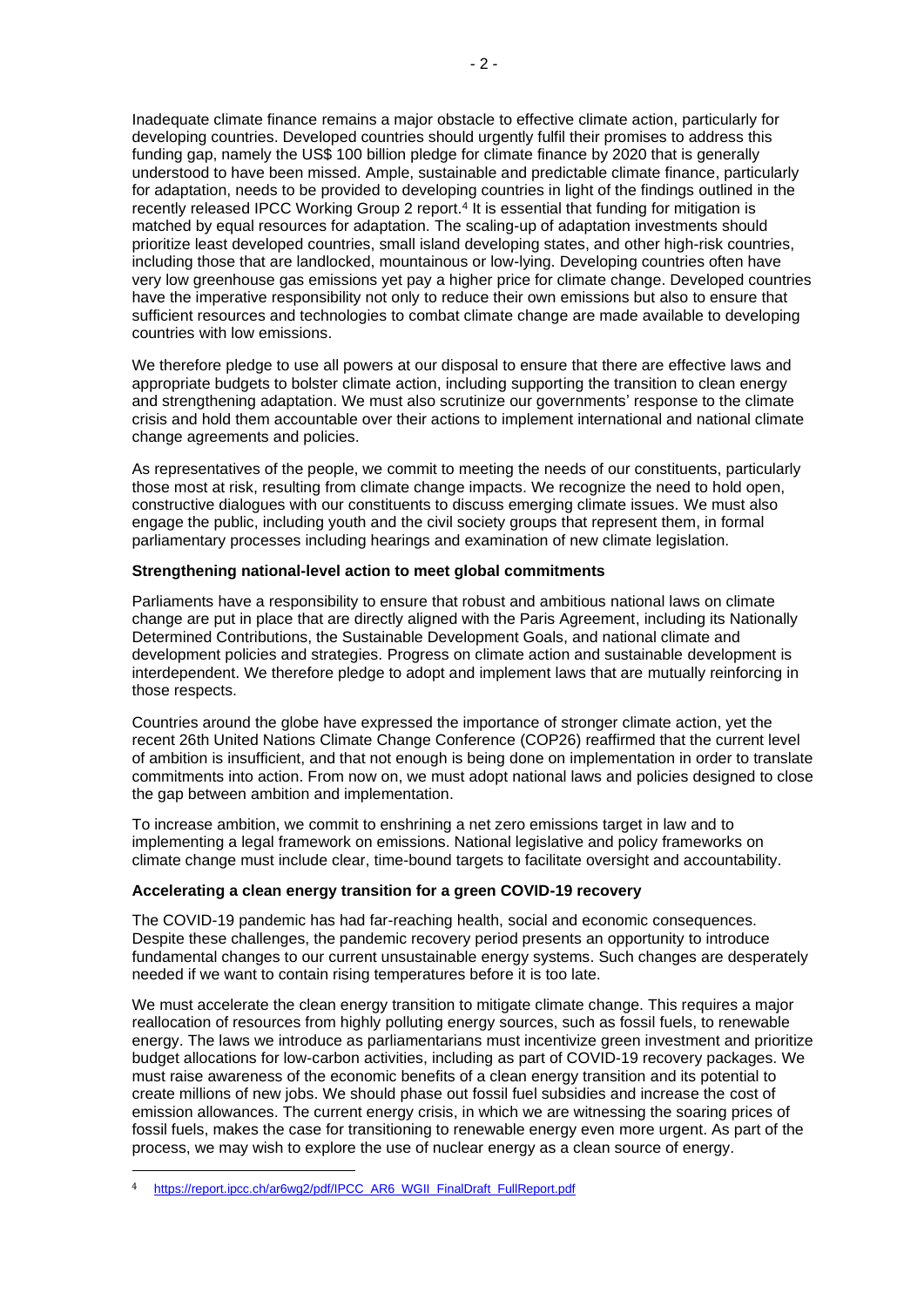We must match our efforts to scale up renewable energy investments with an equal commitment to increase universal access to affordable and clean energy, with particular attention being paid to access for the poorest groups in society. The energy transition should be just and inclusive and not have disproportionate impacts on developing countries, nor on marginalized or underrepresented groups. We must consider the potential economic implications of a clean energy transition for the most vulnerable and support the creation of alternative employment opportunities for people who have been employed in the fossil fuel industry. A green economy also needs to be a fair economy.

#### **Towards inclusive climate action**

Climate change does not affect everyone equally. Marginalized and underrepresented members of society, including women, youth, indigenous people, minorities and people with disabilities are disproportionally impacted by climate change as a result of unequal access to socio-economic and political rights. The climate crisis is exacerbating existing inequalities. Climate change can reinforce harmful gender norms and power dynamics that adversely impact women and girls, thereby heightening their risk of food insecurity and gender-based violence.

We must respond to the needs of the most at-risk members of the population through positive climate action. We therefore pledge to approach the legal framework on climate action through a socially inclusive, pro-poor and gender-responsive lens so that it may be truly comprehensive, effective and sustainable. Research indicates that greater representation of women in national parliaments leads countries to adopt more stringent climate change policies. <sup>5</sup> However, there is currently a lack of women in national and global policy spaces. We are committed to increasing women's political participation in the interests of both gender equality and inclusive climate action.

We should also adopt inclusive climate solutions that simultaneously reduce the exposure of marginalized and underrepresented groups to climate change, while also empowering them to become climate leaders themselves. In many parts of the world, youth are already leading the climate movement and we must strengthen intergenerational dialogue to ensure that the justifiable demands of youth for a healthy planet are met.

The climate crisis is affecting human rights. Climate change is forcing people to uproot their lives and move, particularly those living in resource-scarce conflict situations. As such, concerns over climate displacement and climate migration are growing. As of 2020, there were an estimated seven million internally displaced people due to disasters, including those caused by climate change, most notably in Asia and the Pacific, Sub-Saharan Africa and the Americas. <sup>6</sup> The rights of persons displaced due to climate change must be respected. In October 2021, the United Nations Human Rights Council adopted a landmark resolution that recognizes for the first time that having a clean, healthy and sustainable environment is a human right. <sup>7</sup> Additionally, young people and future generations have the same right to a healthy planet as generations before them, and yet this right is being grossly violated. To promote environmental and intergenerational justice, we pledge to take account of these issues, reflect them in our national laws and guarantee accountability when such rights are violated.

### **Promoting greener parliaments**

To further encourage sustainability, we must work to reduce our own carbon footprints at an institutional level. We must lead by example and reduce the emissions of our own parliaments, including through changes to energy usage and procurement practices, by building sustainability, and the optimized use of digital tools and technology. By greening our operations and practices as institutions, we will further demonstrate our commitment to climate action. To further boost climate awareness, parliaments can implement climate training for parliamentarians and staff, and hold regular knowledge exchanges with experts on climate change.

<sup>5</sup> [https://yaleclimateconnections.org/2019/09/countries-with-more-female-politicians-pass-more-ambitious-climate](https://yaleclimateconnections.org/2019/09/countries-with-more-female-politicians-pass-more-ambitious-climate-policies-study-suggests/)[policies-study-suggests/](https://yaleclimateconnections.org/2019/09/countries-with-more-female-politicians-pass-more-ambitious-climate-policies-study-suggests/) 

<sup>&</sup>lt;sup>6</sup> <https://www.internal-displacement.org/global-report/grid2021/>

<sup>7</sup> <https://documents-dds-ny.un.org/doc/UNDOC/GEN/G21/289/50/PDF/G2128950.pdf?OpenElement>